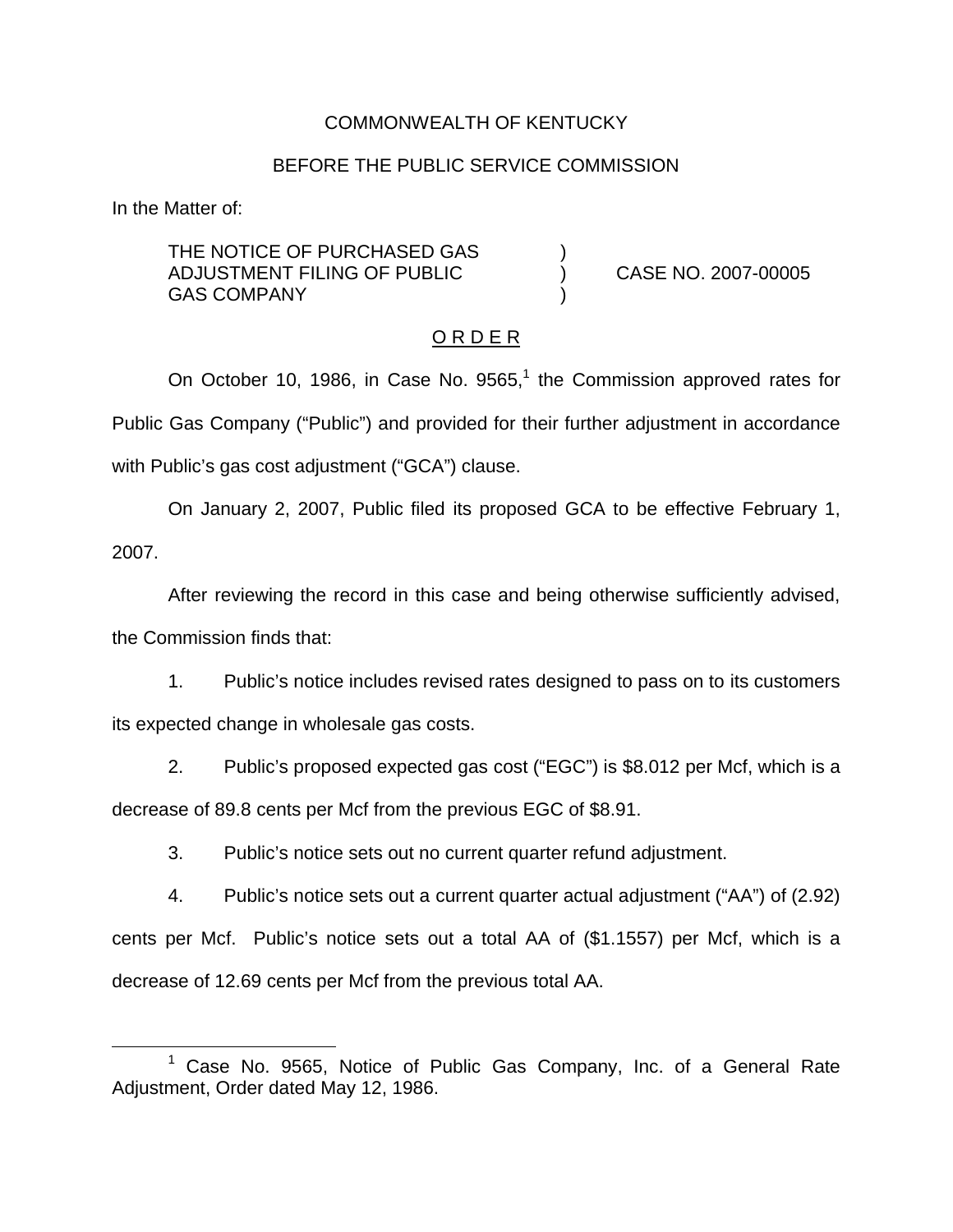5. Public's GCA is \$6.8563 per Mcf, which is \$1.0249 per Mcf less than the previous GCA of \$7.8812.

6. The rates in the Appendix to this Order are fair, just, and reasonable, and should be approved for billing for service rendered by Public on and after February 1, 2007.

IT IS THEREFORE ORDERED that:

1. The rates in the Appendix, attached hereto and incorporated herein, are approved for billing for service rendered on and after February 1, 2007.

2. Within 20 days of the date of this Order, Public shall file with this Commission its revised tariffs setting out the rates authorized herein.

Done at Frankfort, Kentucky, this 23<sup>rd</sup> day of January, 2007.

By the Commission

ATTEST:

**Executive Director** 

Case No. 2007-00005